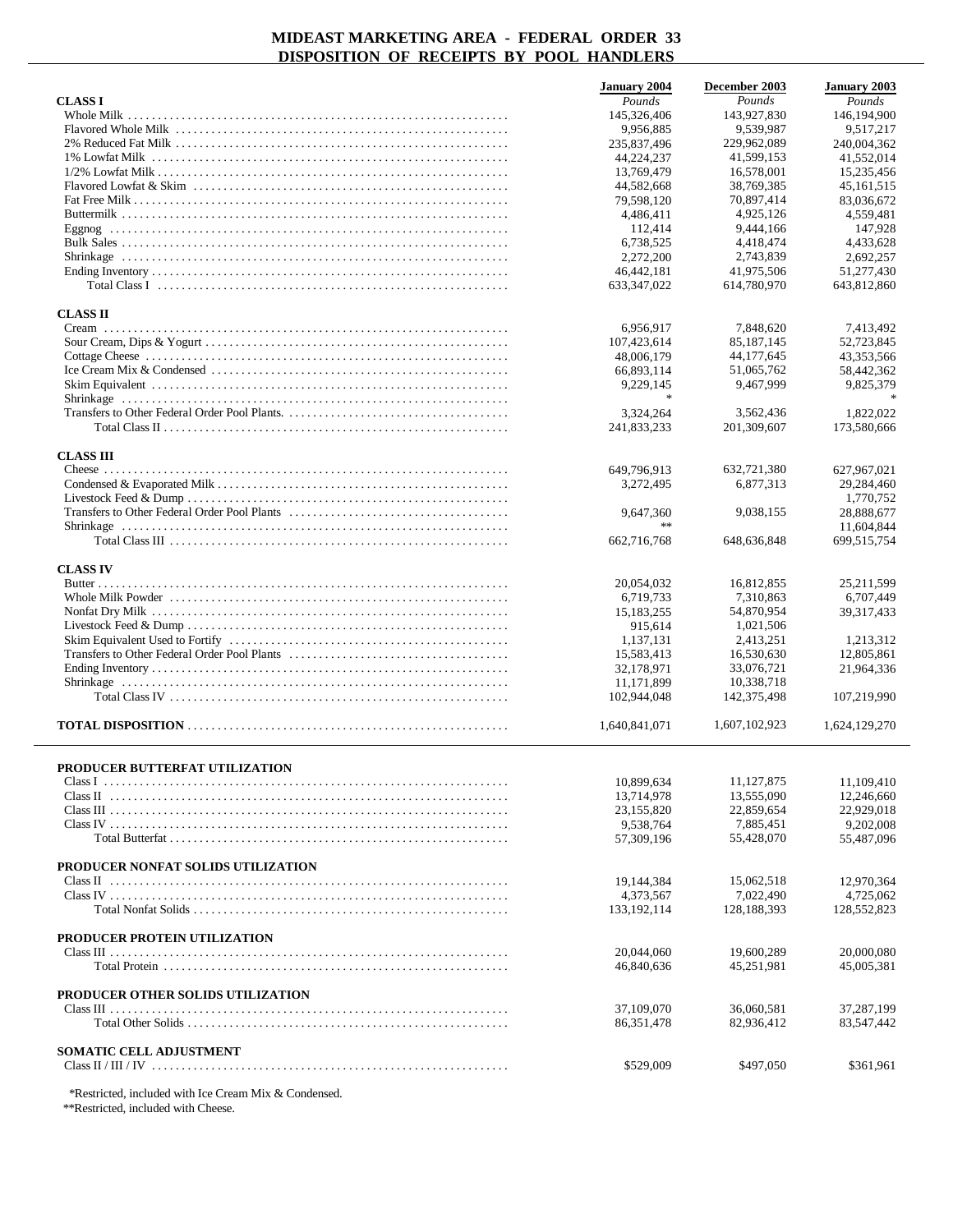|                                                                                                                                             | February 2004            | <b>January 2004</b>      | February 2003             |
|---------------------------------------------------------------------------------------------------------------------------------------------|--------------------------|--------------------------|---------------------------|
| <b>CLASS I</b>                                                                                                                              | Pounds                   | Pounds                   | Pounds                    |
| Whole Milk                                                                                                                                  | 126,939,911              | 145,326,406              | 129,631,490               |
|                                                                                                                                             | 9,081,343                | 9,956,885                | 9,064,737                 |
|                                                                                                                                             | 207,033,196              | 235,837,496              | 212, 113, 788             |
|                                                                                                                                             | 37,764,113<br>11,682,870 | 44,224,237<br>13,769,479 | 36.217.907<br>13,044,118  |
|                                                                                                                                             | 43,363,041               | 44,582,668               | 41,940,356                |
|                                                                                                                                             | 72,626,388               | 79,598,120               | 74,082,064                |
|                                                                                                                                             | 4,133,530                | 4,486,411                | 4,271,017                 |
|                                                                                                                                             | 3,265                    | 112,414                  | 3,104                     |
|                                                                                                                                             | 4,234,004                | 6,738,525                | 2,358,007                 |
|                                                                                                                                             | 1.577.603                | 2,272,200                | 2,351,437                 |
|                                                                                                                                             | 49,838,405               | 46, 442, 181             | 51,824,330                |
| Total Class I $\ldots$ $\ldots$ $\ldots$ $\ldots$ $\ldots$ $\ldots$ $\ldots$ $\ldots$ $\ldots$ $\ldots$ $\ldots$ $\ldots$ $\ldots$ $\ldots$ | 568,277,669              | 633, 347, 022            | 576,902,355               |
| <b>CLASS II</b>                                                                                                                             |                          |                          |                           |
|                                                                                                                                             | 6,575,847                | 6,956,917                | 7,250,385                 |
|                                                                                                                                             | 99,697,748               | 107,423,614              | 95,841,928                |
|                                                                                                                                             | 44,949,628               | 48,006,179               | 44,955,078                |
|                                                                                                                                             | 58,370,475               | 66,893,114               | 63,864,297                |
|                                                                                                                                             | 10,293,964               | 9,229,145                | 11,474,725                |
|                                                                                                                                             |                          | $\ast$                   |                           |
|                                                                                                                                             | 3,026,497                | 3,324,264                | 1,375,065                 |
|                                                                                                                                             | 222,914,159              | 241,833,233              | 224,761,478               |
|                                                                                                                                             |                          |                          |                           |
| <b>CLASS III</b>                                                                                                                            |                          |                          |                           |
|                                                                                                                                             | 629,579,209<br>4,617,427 | 649,796,913<br>3,272,495 | 562,403,556<br>31,721,478 |
|                                                                                                                                             | 1,246,712                |                          | 1,021,240                 |
|                                                                                                                                             | 11,161,864               | 9,647,360                | 26,217,825                |
|                                                                                                                                             | 8,757,106                | $\star\star$             | 11,888,795                |
|                                                                                                                                             | 655, 362, 318            | 662,716,768              | 633,252,894               |
|                                                                                                                                             |                          |                          |                           |
| <b>CLASS IV</b>                                                                                                                             |                          |                          |                           |
|                                                                                                                                             | 14,449,021               | 20,054,032               | 21,754,847                |
|                                                                                                                                             | 5,600,707                | 6,719,733                | 4,650,701                 |
|                                                                                                                                             | 9,087,980                | 15, 183, 255<br>915,614  | 39,510,193                |
|                                                                                                                                             | 1,109,250                | 1,137,131                | 1,318,113                 |
|                                                                                                                                             | 13,334,708               | 15,583,413               | 12,987,163                |
|                                                                                                                                             | 46,196,992               | 32,178,971               | 26,679,029                |
|                                                                                                                                             |                          | 11,171,899               |                           |
|                                                                                                                                             | 89,778,658               | 102,944,048              | 106,900,046               |
|                                                                                                                                             |                          |                          |                           |
|                                                                                                                                             | 1,536,332,804            | 1,640,841,071            | 1,541,816,773             |
|                                                                                                                                             |                          |                          |                           |
| PRODUCER BUTTERFAT UTILIZATION                                                                                                              |                          |                          |                           |
|                                                                                                                                             | 9,535,536                | 10,899,634               | 9,759,411                 |
|                                                                                                                                             | 13,402,959               | 13,714,978               | 13,351,107                |
|                                                                                                                                             | 23,085,806               | 23,155,820               | 20,257,541                |
|                                                                                                                                             | 7,128,680                | 9,538,764                | 8,987,171                 |
|                                                                                                                                             | 53,152,981               | 57,309,196               | 52,355,230                |
| PRODUCER NONFAT SOLIDS UTILIZATION                                                                                                          |                          |                          |                           |
|                                                                                                                                             | 17,697,458               | 19,144,384               | 17,591,945                |
|                                                                                                                                             | 3,613,643                | 4,373,567                | 5,671,400                 |
|                                                                                                                                             | 123,606,573              | 133, 192, 114            | 121,814,600               |
|                                                                                                                                             |                          |                          |                           |
| PRODUCER PROTEIN UTILIZATION                                                                                                                |                          |                          |                           |
|                                                                                                                                             | 19,725,880               | 20,044,060               | 18,064,549                |
|                                                                                                                                             | 43,288,909               | 46,840,636               | 45,582,360                |
| PRODUCER OTHER SOLIDS UTILIZATION                                                                                                           |                          |                          |                           |
|                                                                                                                                             | 36,750,481               | 37,109,070               | 33,710,875                |
|                                                                                                                                             | 80,317,664               | 86, 351, 478             | 79,232,240                |
|                                                                                                                                             |                          |                          |                           |
| <b>SOMATIC CELL ADJUSTMENT</b>                                                                                                              |                          |                          |                           |
|                                                                                                                                             | \$466,348                | \$529,009                | \$275,703                 |
|                                                                                                                                             |                          |                          |                           |

\*Restricted, included with Ice Cream Mix & Condensed.

\*\*Restricted, included with Cheese.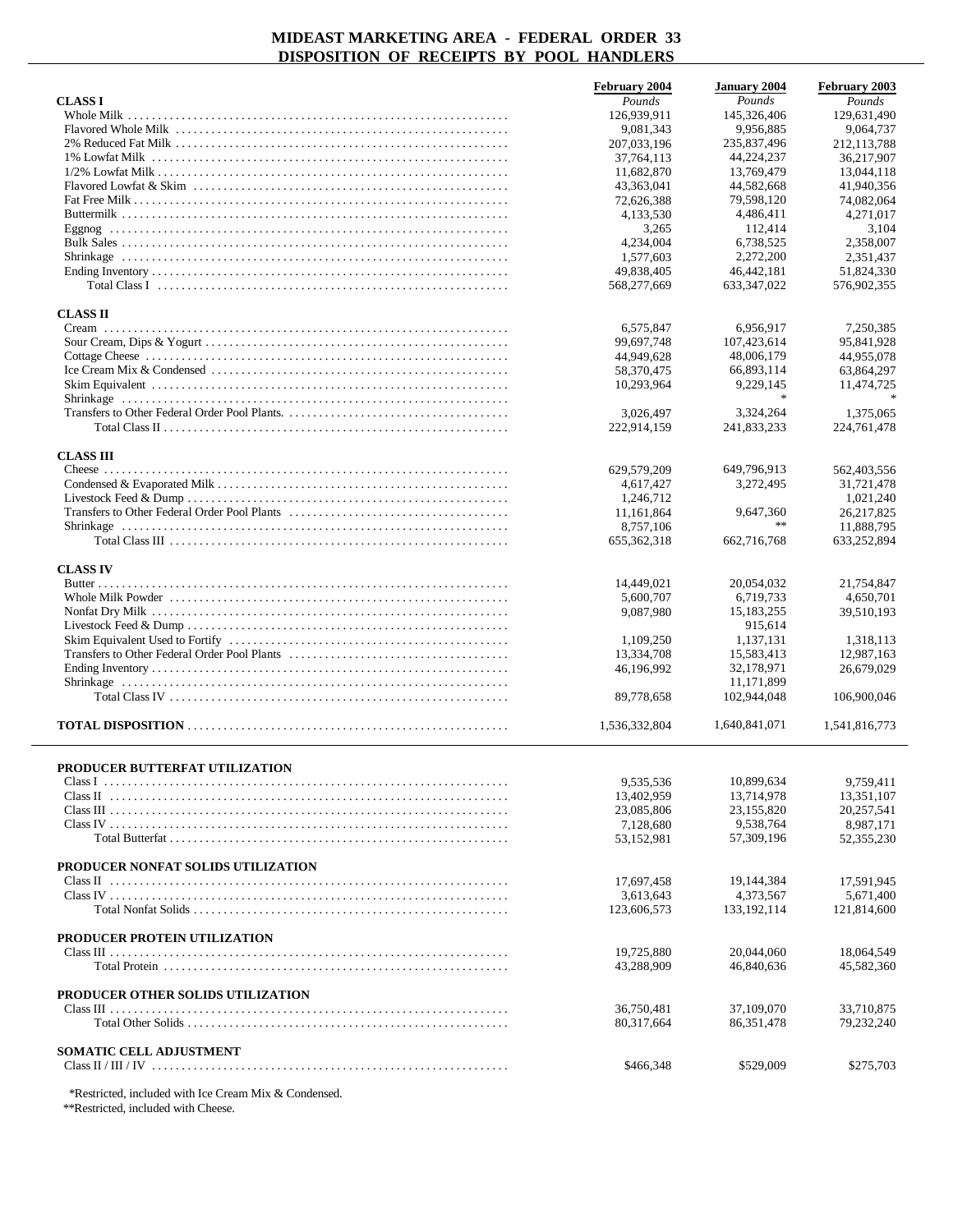|                                    | <b>March 2004</b> | February 2004 | March 2003    |
|------------------------------------|-------------------|---------------|---------------|
| <b>CLASS I</b>                     | Pounds            | Pounds        | Pounds        |
|                                    | 139,276,820       | 126,939,911   | 136,089,916   |
|                                    | 10,768,839        | 9,081,343     | 9,899,839     |
|                                    | 227,788,418       | 207,033,196   | 224,537,311   |
|                                    | 41, 427, 173      | 37, 764, 113  | 39,749,666    |
|                                    | 12,529,954        | 11,682,870    | 13,799,521    |
|                                    | 50,154,665        | 43,363,041    | 45,262,678    |
|                                    | 79,751,593        | 72,626,388    | 79,963,940    |
|                                    | 4,679,856         | 4,133,530     | 4,460,364     |
|                                    | 3,155             | 3,265         | 14,498        |
|                                    | 1,101,123         |               |               |
|                                    | 5,193,380         | 4,234,004     | 5,800,293     |
|                                    | 14,130,668        | 1,577,603     | 1,694,494     |
|                                    | 42,772,437        | 49,838,405    | 40,212,046    |
|                                    | 629,578,081       | 568,277,669   | 601,484,566   |
|                                    |                   |               |               |
| <b>CLASS II</b>                    |                   |               |               |
|                                    | 7,812,239         | 6,575,847     | 7,569,162     |
|                                    | 105,604,567       | 99,697,748    | 59,179,615    |
|                                    | 53,473,424        | 44,949,628    | 44,363,602    |
|                                    | 64,169,293        | 58,370,475    | 69,700,387    |
|                                    | 13,391,245        | 10,293,964    | 15,368,331    |
|                                    | $\frac{1}{2}$     |               |               |
|                                    | 5,259,715         | 3,026,497     | 1,564,007     |
|                                    | 249,710,483       | 222,914,159   | 197,745,104   |
|                                    |                   |               |               |
| <b>CLASS III</b>                   |                   |               |               |
|                                    | 446, 105, 805     | 629,579,209   | 623,724,575   |
|                                    | 6.058.926         | 4,617,427     | 44, 161, 098  |
|                                    |                   | 1,246,712     | 909,091       |
|                                    | 2,729,036         | 11,161,864    | 23,506,508    |
|                                    |                   | 8,757,106     | 11,771,813    |
|                                    | 454,893,767       | 655, 362, 318 | 704,073,085   |
|                                    |                   |               |               |
| <b>CLASS IV</b>                    |                   |               |               |
|                                    | 12,397,885        | 14,449,021    | 19,699,020    |
|                                    | 5,033,080         | 5,600,707     | 6,606,180     |
|                                    | 11,222,203        | 9,087,980     | 43,078,823    |
|                                    | 1,610,559         | 1,109,250     | 1,374,462     |
|                                    | 14,075,485        | 13,334,708    | 12,416,774    |
|                                    | 39,008,914        | 46,196,992    | 48,281,898    |
|                                    |                   |               |               |
|                                    | 83, 348, 126      | 89,778,658    | 131,457,157   |
|                                    |                   |               |               |
|                                    | 1,417,530,457     | 1,536,332,804 | 1,634,759,912 |
|                                    |                   |               |               |
|                                    |                   |               |               |
| PRODUCER BUTTERFAT UTILIZATION     |                   | 9,535,536     | 10,140,148    |
|                                    | 11,047,075        |               |               |
|                                    | 15,253,279        | 13,402,959    | 14,158,966    |
|                                    | 15,723,737        | 23,085,806    | 21,519,722    |
|                                    | 6,226,911         | 7,128,680     | 8,703,738     |
|                                    | 48,251,002        | 53,152,981    | 54,522,574    |
|                                    |                   |               |               |
| PRODUCER NONFAT SOLIDS UTILIZATION |                   |               |               |
|                                    | 19,739,905        | 17,697,458    | 15,074,523    |
|                                    | 3,016,503         | 3,613,643     | 7,107,408     |
|                                    | 113,556,905       | 123,606,573   | 127,399,763   |
|                                    |                   |               |               |
| PRODUCER PROTEIN UTILIZATION       |                   |               |               |
|                                    | 13,667,927        | 19,725,880    | 19,595,202    |
|                                    | 39,564,288        | 43,288,909    | 44,199,353    |
|                                    |                   |               |               |
| PRODUCER OTHER SOLIDS UTILIZATION  |                   |               |               |
|                                    | 25,591,264        | 36,750,481    | 36,971,125    |
|                                    | 73,992,617        | 80, 317, 664  | 83,200,410    |
|                                    |                   |               |               |
| SOMATIC CELL ADJUSTMENT            |                   |               |               |
|                                    | \$403,766         | \$466,348     | \$260,073     |

\*Restricted, included with Ice Cream Mix & Condensed.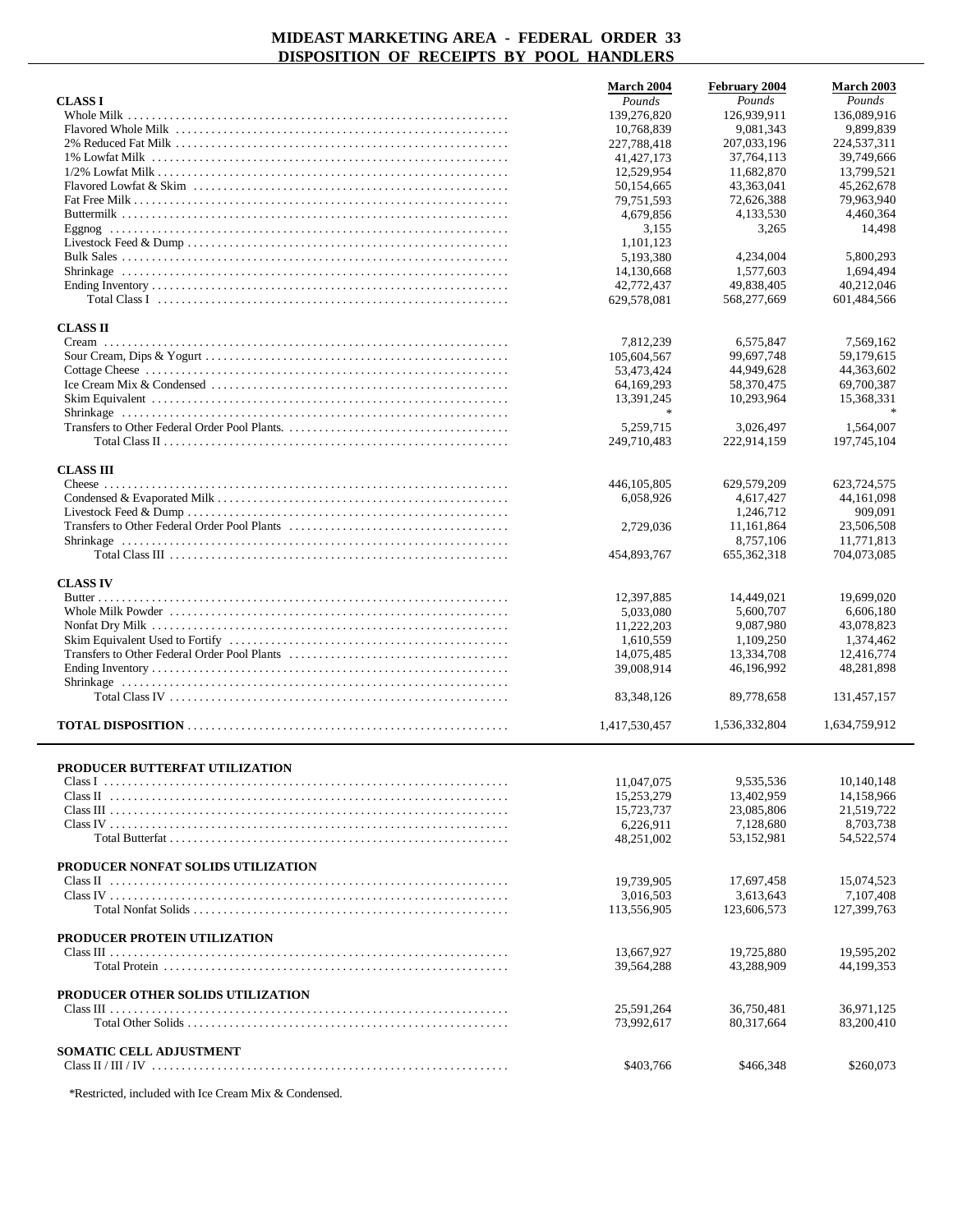| <b>CLASS I</b>                                | April 2004<br>Pounds     | March 2004<br>Pounds         | April 2003<br>Pounds     |
|-----------------------------------------------|--------------------------|------------------------------|--------------------------|
| Whole Milk                                    | 130,395,453              | 139,276,820                  | 132,378,911              |
|                                               | 9,555,238<br>216,947,000 | 10,768,839<br>227,788,418    | 9,677,374<br>216,087,671 |
|                                               | 40,935,883               | 41, 427, 173                 | 39.713.677               |
|                                               | 12,941,620               | 12,529,954                   | 13,649,448               |
|                                               | 42,188,093               | 50,154,665                   | 41,061,100               |
|                                               | 72,249,165<br>4,344,728  | 79,751,593<br>4,679,856      | 76,126,418<br>4,308,756  |
|                                               | $\frac{1}{2}$            | 3,155                        | 11,165                   |
|                                               |                          | 1,101,123                    |                          |
|                                               | 5,387,341                | 5,193,380                    | 3,038,027                |
|                                               | 2,562,425<br>55,831,375  | 14,130,668<br>42,772,437     | 1,951,649<br>41,749,409  |
|                                               | 593,338,321              | 629,578,081                  | 579,753,605              |
| <b>CLASS II</b>                               |                          |                              |                          |
|                                               | 7,365,521<br>102,913,120 | 7,812,239                    | 10,524,868<br>97,023,443 |
|                                               | 41,969,730               | 105,604,567<br>53,473,424    | 53,144,832               |
|                                               | 73,736,201               | 64, 169, 293                 | 70,408,377               |
|                                               | 14,208,628               | 13,391,245                   | 16,908,273               |
|                                               |                          | $\star$ $\star$<br>5,259,715 | 88,552                   |
|                                               | 4,729,543<br>244,922,743 | 249,710,483                  | 1,542,764<br>249,641,109 |
|                                               |                          |                              |                          |
| <b>CLASS III</b>                              | 42,153,315               | 446, 105, 805                | 625,810,482              |
|                                               | 355,676                  | 6,058,926                    | 42,030,567               |
|                                               |                          |                              | 1,064,252                |
|                                               | 3,053,446                | 2,729,036                    | 22,253,686<br>11,753,476 |
|                                               | 45,562,437               | 454,893,767                  | 702,912,463              |
|                                               |                          |                              |                          |
| <b>CLASS IV</b>                               | 10,540,012               | 12,397,885                   | 17,665,244               |
|                                               | 5,759,892                | 5,033,080                    | 5,783,250                |
|                                               | 34,432,804               | 11,222,203                   | 51,397,740               |
|                                               | 685,227                  |                              |                          |
|                                               | 1,313,601<br>8,014,802   | 1,610,559<br>14,075,485      | 1,593,729<br>13,220,352  |
|                                               | 19,205,901               | 39,008,914                   | 41,171,320               |
|                                               | 10,873,774               |                              |                          |
|                                               | 90,826,013               | 83, 348, 126                 | 130,831,635              |
|                                               | 974,649,514              | 1,417,530,457                | 1,663,138,812            |
|                                               |                          |                              |                          |
| PRODUCER BUTTERFAT UTILIZATION                | 10,140,283               | 11,047,075                   | 9,978,868                |
|                                               | 13,675,057               | 15,253,279                   | 15,198,856               |
|                                               | 2,659,965                | 15,723,737                   | 21,746,570               |
|                                               | 5,510,559                | 6,226,911                    | 7,408,639                |
|                                               | 31,985,864               | 48,251,002                   | 54,332,933               |
| PRODUCER NONFAT SOLIDS UTILIZATION            |                          |                              |                          |
|                                               | 19.259.855               | 19,739,905<br>3,016,503      | 18.748.986               |
|                                               | 4,727,328<br>76,218,334  | 113,556,905                  | 6,542,169<br>128,429,448 |
|                                               |                          |                              |                          |
| PRODUCER PROTEIN UTILIZATION                  | 1,314,840                | 13,667,927                   | 19,153,814               |
|                                               | 26,312,917               | 39,564,288                   | 44,123,983               |
| PRODUCER OTHER SOLIDS UTILIZATION             |                          |                              |                          |
|                                               | 2,494,016                | 25,591,264                   | 36,639,448               |
|                                               | 49,905,417               | 73,992,617                   | 84, 305, 465             |
| <b>SOMATIC CELL ADJUSTMENT</b>                | \$236,517                | \$403,766                    | \$311,048                |
| *Restricted, included in 2% Reduced Fat Milk. |                          |                              |                          |

\*\*Restricted, included with Ice Cream Mix & Condensed.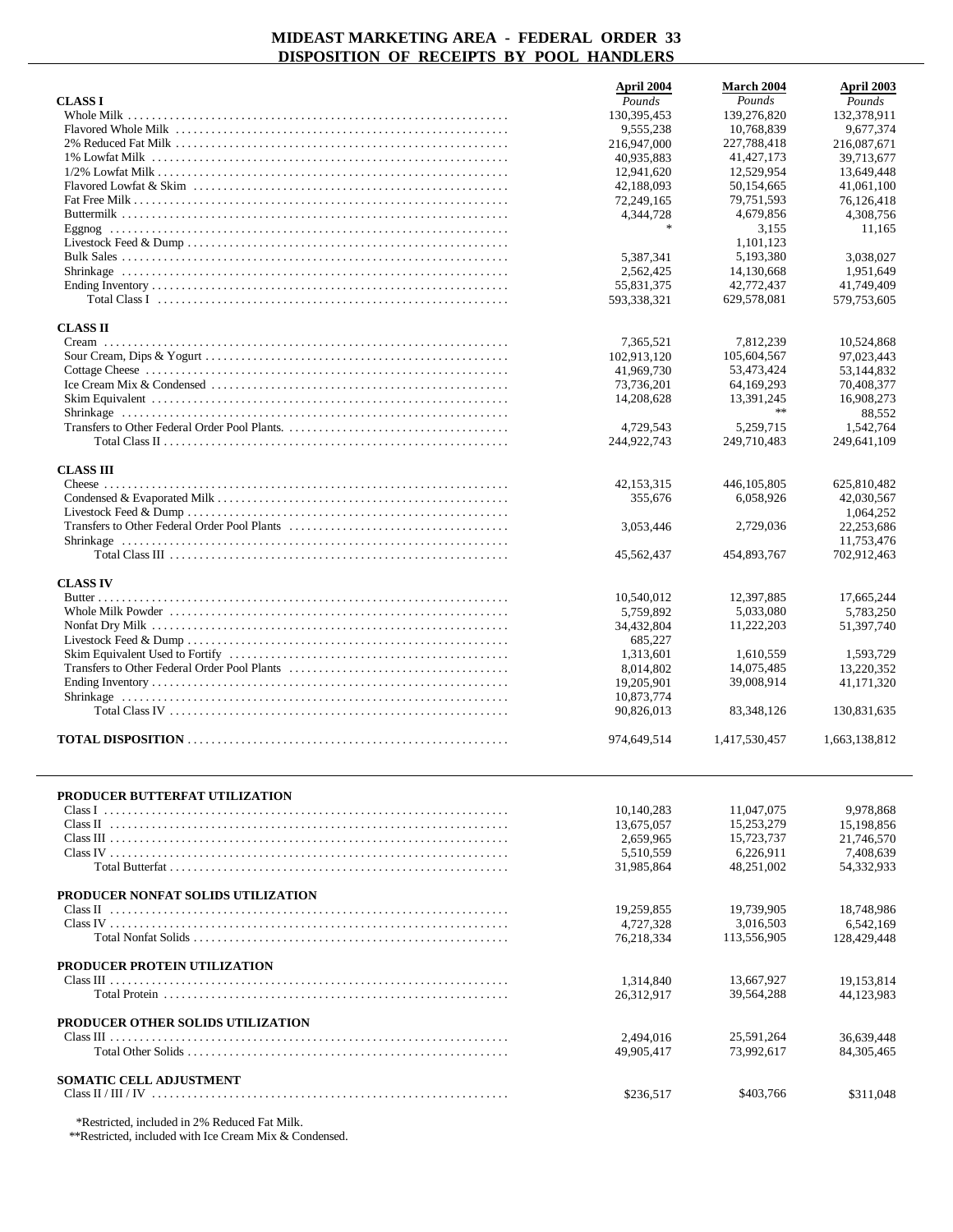|                                               | <b>May 2004</b>            | April 2004                 | <b>May 2003</b>           |
|-----------------------------------------------|----------------------------|----------------------------|---------------------------|
| <b>CLASS I</b>                                | Pounds                     | Pounds                     | Pounds                    |
|                                               | 123,370,821                | 130, 395, 453              | 137,855,879               |
|                                               | 9,543,529<br>208, 845, 775 | 9,555,238<br>216,947,000   | 10,054,559<br>224,256,073 |
|                                               | 42,223,089                 | 40.935.883                 | 40,870,494                |
|                                               | 12,304,940                 | 12,941,620                 | 14,097,419                |
|                                               | 42,196,436                 | 42,188,093                 | 43,776,183                |
|                                               | 72,978,584                 | 72,249,165                 | 80,582,414                |
|                                               | 4,193,975<br>永             | 4,344,728<br>$\frac{1}{2}$ | 4,501,444                 |
|                                               | 5.166.024                  | 5,387,341                  | 7,845,035                 |
|                                               | 2.565.782                  | 2,562,425                  | 1,787,260                 |
|                                               | 40,476,852                 | 55.831.375                 | 44,220,149                |
|                                               | 563,865,807                | 593,338,321                | 609,846,909               |
| <b>CLASS II</b>                               |                            |                            |                           |
|                                               | 7,306,266                  | 7,365,521                  | 10,516,451                |
|                                               | 112,430,657                | 102,913,120                | 95,228,952                |
|                                               | 45,633,685                 | 41,969,730                 | 49,116,330                |
|                                               | 82,001,923                 | 73,736,201                 | 87,400,394                |
|                                               | 14,792,332                 | 14,208,628                 | 17,018,749                |
|                                               | $\ast$                     |                            | $\gg \gg$                 |
|                                               | 3,674,246<br>265,839,109   | 4,729,543<br>244,922,743   | 1,531,182<br>260,812,058  |
|                                               |                            |                            |                           |
| <b>CLASS III</b>                              |                            |                            |                           |
|                                               | 48,049,468                 | 42,153,315                 | 654,538,964               |
|                                               |                            | 355,676                    | 32, 193, 173              |
|                                               | 2.170.483                  | 3,053,446                  | 1,103,301<br>29,411,487   |
|                                               |                            |                            | 12,187,773                |
|                                               | 50,219,951                 | 45,562,437                 | 729,434,698               |
|                                               |                            |                            |                           |
| <b>CLASS IV</b>                               |                            |                            |                           |
|                                               | 16,443,004<br>7,986,750    | 10,540,012<br>5,759,892    | 17,027,611<br>5,895,028   |
|                                               | 60,097,784                 | 34,432,804                 | 49,968,356                |
|                                               | 9,287,823                  |                            |                           |
|                                               | 1,006,296                  | 685,227                    |                           |
|                                               | 1,191,789                  | 1,313,601                  | 1,366,768                 |
|                                               | 16,610,496                 | 8,014,802                  | 15,530,951                |
|                                               | 42,014,416                 | 19,205,901<br>10,873,774   | 31,257,657                |
|                                               | 12,361,422<br>166,999,780  | 90,826,013                 | 121,046,371               |
|                                               |                            |                            |                           |
|                                               | 1,046,924,647              | 974,649,514                | 1,721,140,036             |
|                                               |                            |                            |                           |
| PRODUCER BUTTERFAT UTILIZATION                | 9,260,091                  | 10,140,283                 | 10,416,611                |
|                                               | 14,120,152                 | 13,675,057                 | 15.477.152                |
|                                               | 2,687,789                  | 2,659,965                  | 23,078,618                |
|                                               | 6,817,111                  | 5,510,559                  | 6,605,449                 |
| Total Butterfat                               | 32,885,143                 | 31,985,864                 | 55,577,830                |
| PRODUCER NONFAT SOLIDS UTILIZATION            |                            |                            |                           |
|                                               | 20,571,665                 | 19,259,855                 | 19,715,089                |
|                                               | 10,556,398                 | 4,727,328                  | 6,521,094                 |
|                                               | 79,799,128                 | 76,218,334                 | 133,727,361               |
|                                               |                            |                            |                           |
| PRODUCER PROTEIN UTILIZATION                  |                            | 1,314,840                  |                           |
|                                               | 1,433,687<br>27, 263, 844  | 26,312,917                 | 19,623,684<br>45,672,468  |
|                                               |                            |                            |                           |
| PRODUCER OTHER SOLIDS UTILIZATION             |                            |                            |                           |
|                                               | 2,806,818                  | 2,494,016                  | 37,824,322                |
|                                               | 52, 535, 284               | 49,905,417                 | 88,054,893                |
| SOMATIC CELL ADJUSTMENT                       |                            |                            |                           |
|                                               | \$332,103                  | \$236,517                  | \$336,893                 |
|                                               |                            |                            |                           |
| *Restricted, included in 2% Reduced Fat Milk. |                            |                            |                           |

\*\*Restricted, included with Ice Cream Mix & Condensed.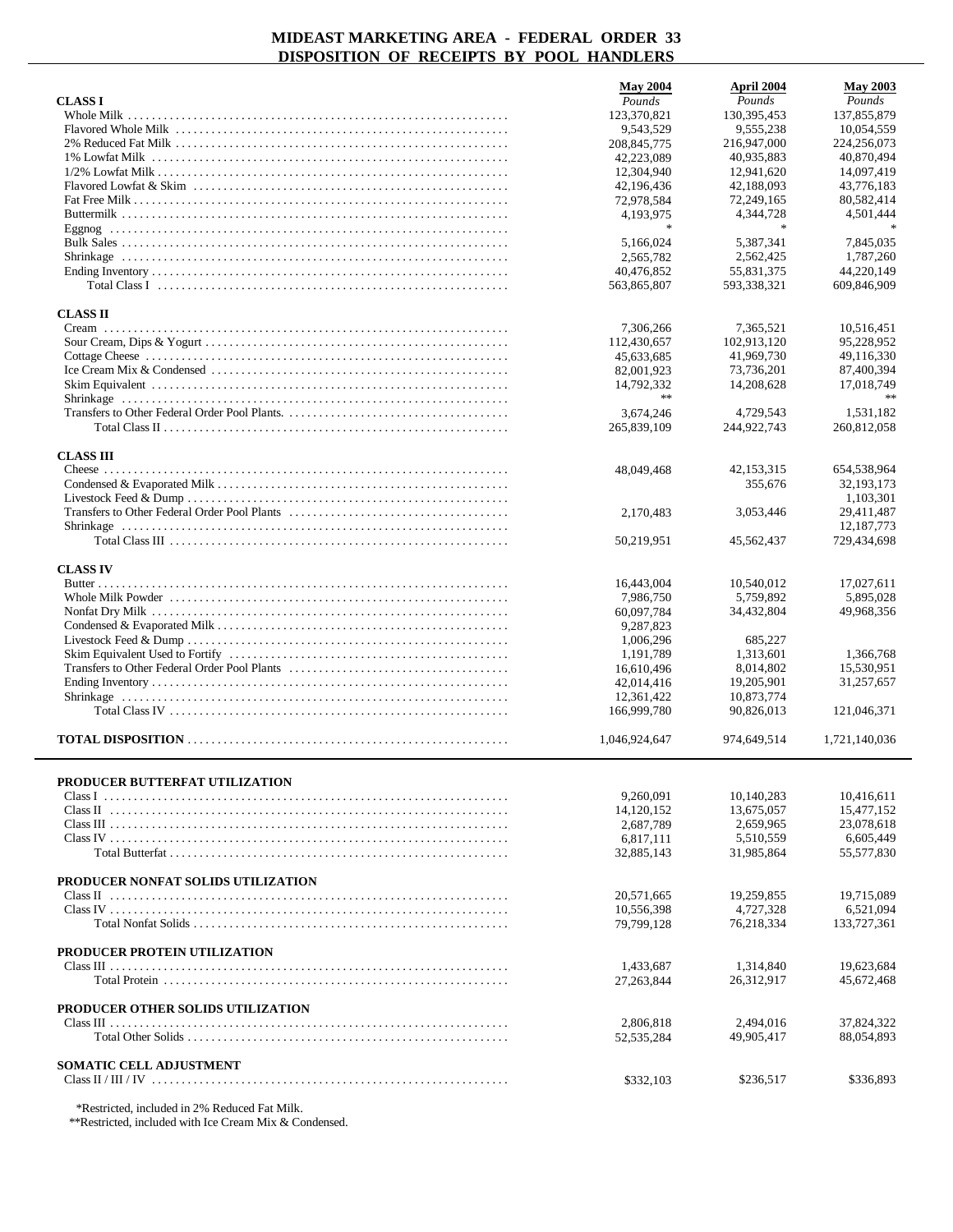|                                                                                                                                             | <b>June 2004</b>          | <b>May 2004</b>            | <b>June 2003</b>         |
|---------------------------------------------------------------------------------------------------------------------------------------------|---------------------------|----------------------------|--------------------------|
| <b>CLASS I</b>                                                                                                                              | Pounds                    | Pounds                     | Pounds                   |
|                                                                                                                                             | 120, 106, 792             | 123,370,821                | 127,423,953              |
|                                                                                                                                             | 9,282,499<br>202,292,373  | 9,543,529<br>208, 845, 775 | 9,485,134<br>203,540,364 |
|                                                                                                                                             | 34,663,908                | 42,223,089                 | 35,105,826               |
|                                                                                                                                             | 11,834,173                | 12,304,940                 | 13,159,126               |
|                                                                                                                                             | 22,762,801                | 42,196,436                 | 22, 207, 508             |
|                                                                                                                                             | 71,182,162                | 72,978,584                 | 72,360,786               |
|                                                                                                                                             | 4,244,539                 | 4,193,975                  | 4,186,418                |
|                                                                                                                                             | 1,243                     |                            |                          |
|                                                                                                                                             | 5,595,113<br>2,739,623    | 5,166,024<br>2,565,782     | 8,364,406<br>1,800,650   |
|                                                                                                                                             | 36,062,880                | 40,476,852                 | 36.249.837               |
| Total Class I $\ldots$ $\ldots$ $\ldots$ $\ldots$ $\ldots$ $\ldots$ $\ldots$ $\ldots$ $\ldots$ $\ldots$ $\ldots$ $\ldots$ $\ldots$ $\ldots$ | 520.768.106               | 563,865,807                | 533,884,008              |
|                                                                                                                                             |                           |                            |                          |
| <b>CLASS II</b>                                                                                                                             | 7,303,571                 | 7,306,266                  | 8,905,780                |
|                                                                                                                                             | 106,817,172               | 112,430,657                | 89,007,644               |
|                                                                                                                                             | 44,240,134                | 45,633,685                 | 50,411,385               |
|                                                                                                                                             | 86,561,366                | 82,001,923                 | 82,608,468               |
|                                                                                                                                             | 15,859,331                | 14,792,332                 | 18,382,094               |
|                                                                                                                                             | $\gg \gg$                 | $\ast$ $\ast$              | $\ast$                   |
|                                                                                                                                             | 6,650,055                 | 3,674,246                  | 3,924,728                |
|                                                                                                                                             | 267,431,629               | 265,839,109                | 253,240,099              |
| <b>CLASS III</b>                                                                                                                            |                           |                            |                          |
|                                                                                                                                             | 719,351,645               | 48,049,468                 | 650,445,752              |
|                                                                                                                                             |                           |                            | 16,220,360               |
|                                                                                                                                             |                           |                            | 1,420,363                |
|                                                                                                                                             | 14,009,382                | 2.170.483                  | 23,534,976<br>10,291,024 |
|                                                                                                                                             | 733,361,027               | 50,219,951                 | 701,912,475              |
|                                                                                                                                             |                           |                            |                          |
| <b>CLASS IV</b>                                                                                                                             |                           |                            |                          |
|                                                                                                                                             | 9,952,305                 | 16,443,004                 | 10,258,987               |
|                                                                                                                                             | 8,088,613<br>64, 575, 557 | 7,986,750<br>69,385,607    | 5,669,667<br>51,228,245  |
|                                                                                                                                             | ***                       | ***                        |                          |
|                                                                                                                                             | 1,218,203                 | 1,006,296                  |                          |
|                                                                                                                                             | 1,650,667                 | 1,191,789                  | 1,110,577                |
|                                                                                                                                             | 32,139,651                | 16,610,496                 | 15,741,589               |
|                                                                                                                                             | 36,108,516                | 42,014,416                 | 41,770,204               |
|                                                                                                                                             | 11,280,856                | 12,361,422                 | 125,779,269              |
|                                                                                                                                             | 165,014,368               | 166,999,780                |                          |
|                                                                                                                                             | 1,686,575,130             | 1,046,924,647              | 1,614,815,851            |
|                                                                                                                                             |                           |                            |                          |
| PRODUCER BUTTERFAT UTILIZATION                                                                                                              | 8,895,298                 | 9.260.091                  | 9,219,723                |
|                                                                                                                                             | 16,271,757                | 14,120,152                 | 16,462,028               |
|                                                                                                                                             | 23,764,564                | 2,687,789                  | 20,826,181               |
|                                                                                                                                             | 6,324,905                 | 6,817,111                  | 4,802,248                |
|                                                                                                                                             | 55,256,524                | 32,885,143                 | 51,310,180               |
| PRODUCER NONFAT SOLIDS UTILIZATION                                                                                                          |                           |                            |                          |
|                                                                                                                                             | 20,187,601                | 20,571,665                 | 18,901,256               |
|                                                                                                                                             | 9,308,806                 | 10,556,398                 | 6,676,568                |
|                                                                                                                                             | 134,493,148               | 79,799,128                 | 124,334,971              |
|                                                                                                                                             |                           |                            |                          |
| PRODUCER PROTEIN UTILIZATION                                                                                                                | 21.555.904                | 1,433,687                  | 19,001,573               |
|                                                                                                                                             | 45,790,359                | 27, 263, 844               | 42,413,005               |
|                                                                                                                                             |                           |                            |                          |
| PRODUCER OTHER SOLIDS UTILIZATION                                                                                                           | 41,784,309                | 2,806,818                  | 36,765,432               |
|                                                                                                                                             | 88,702,789                | 52, 535, 284               | 81,921,966               |
|                                                                                                                                             |                           |                            |                          |
| <b>SOMATIC CELL ADJUSTMENT</b>                                                                                                              |                           |                            |                          |
|                                                                                                                                             | \$518,236                 | \$332,103                  | \$257,020                |
| *Restricted, included in 2% Reduced Fat Milk.                                                                                               |                           |                            |                          |

\*\*Restricted, included with Ice Cream Mix & Condensed.

\*\*\*Restricted in June 2004, included with Nonfat Dry Milk.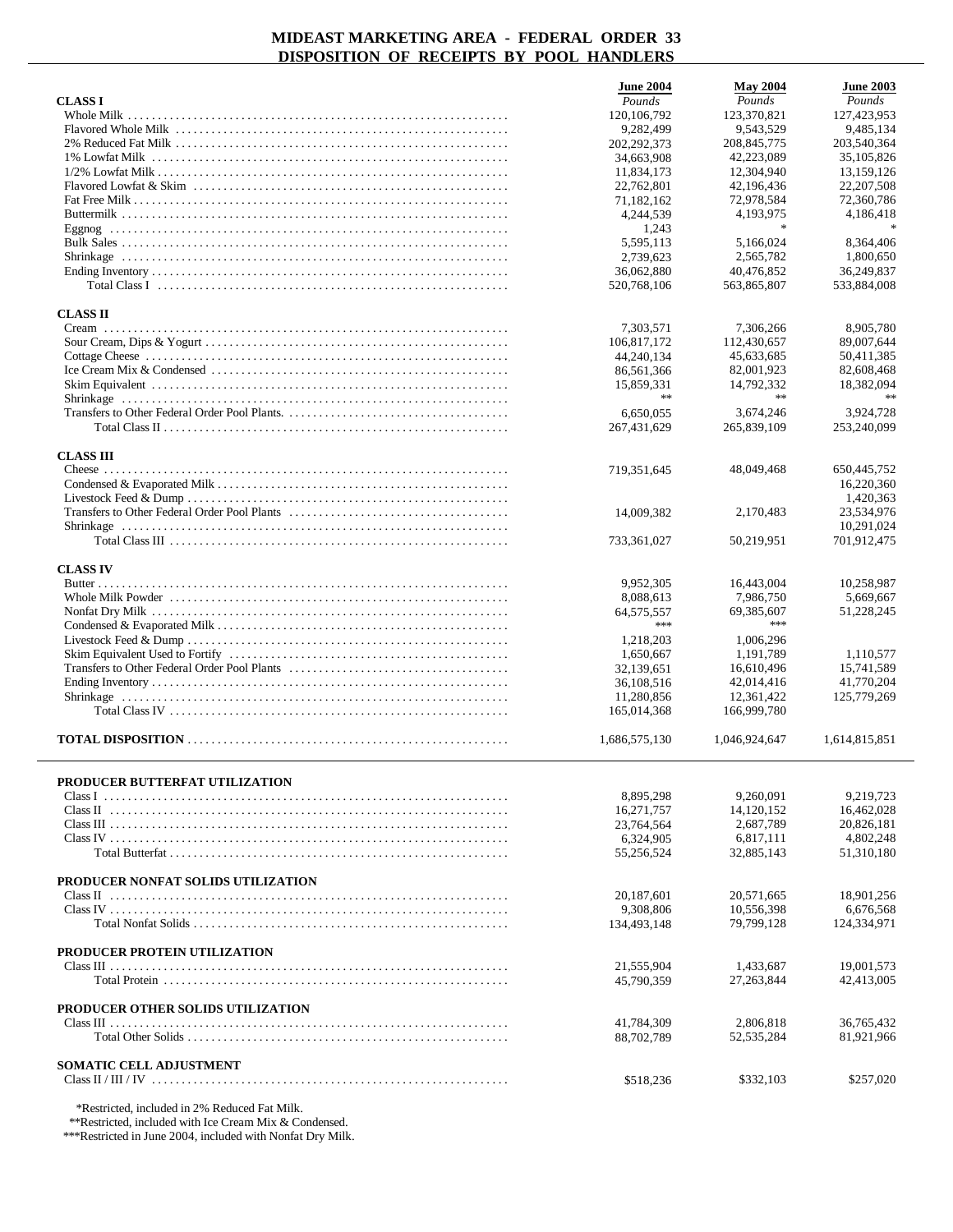|                                                                                                                                             | <b>July 2004</b> | <b>June 2004</b> | <b>July 2003</b> |
|---------------------------------------------------------------------------------------------------------------------------------------------|------------------|------------------|------------------|
| <b>CLASS I</b>                                                                                                                              | Pounds           | Pounds           | Pounds           |
|                                                                                                                                             | 130,359,046      | 120, 106, 792    | 134,306,558      |
|                                                                                                                                             | 9,259,239        | 9,282,499        | 9,843,084        |
|                                                                                                                                             | 222,261,093      | 202, 292, 373    | 216,785,859      |
|                                                                                                                                             | 37,873,946       | 34,663,908       | 35,946,324       |
|                                                                                                                                             | 12,796,630       | 11,834,173       | 12,611,524       |
|                                                                                                                                             | 22,537,978       | 22,762,801       | 20.683.314       |
|                                                                                                                                             | 77,925,435       | 71,182,162       | 75,186,175       |
|                                                                                                                                             | 4,448,961        | 4,244,539        | 4,553,288        |
|                                                                                                                                             | 1,343            | 1,243            |                  |
|                                                                                                                                             | 4,641,318        | 5,595,113        | 5,868,372        |
|                                                                                                                                             | 2,263,854        | 2,739,623        | 1,292,093        |
|                                                                                                                                             | 40,114,386       | 36,062,880       | 44,956,193       |
| Total Class I $\ldots$ $\ldots$ $\ldots$ $\ldots$ $\ldots$ $\ldots$ $\ldots$ $\ldots$ $\ldots$ $\ldots$ $\ldots$ $\ldots$ $\ldots$ $\ldots$ | 564,483,229      | 520,768,106      | 562,032,784      |
|                                                                                                                                             |                  |                  |                  |
| <b>CLASS II</b>                                                                                                                             |                  |                  |                  |
|                                                                                                                                             | 7.449,494        | 7,303,571        | 8,142,884        |
|                                                                                                                                             | 101,446,318      | 106,817,172      | 104,770,330      |
|                                                                                                                                             | 44,843,398       | 44,240,134       | 51,174,843       |
|                                                                                                                                             | 87,143,703       | 86,561,366       | 84,947,946       |
|                                                                                                                                             | 15,368,227       | 15,859,331       | 19,484,717       |
|                                                                                                                                             | 91,983           | $\ast$ $\ast$    | $\ast$           |
|                                                                                                                                             | 3,533,950        | 6,650,055        | 5,846,528        |
|                                                                                                                                             | 259,877,073      | 267, 431, 629    | 274, 367, 248    |
| <b>CLASS III</b>                                                                                                                            |                  |                  |                  |
|                                                                                                                                             | 629,476,121      | 719,351,645      | 224,897,729      |
|                                                                                                                                             |                  |                  | 3,937,170        |
|                                                                                                                                             |                  |                  |                  |
|                                                                                                                                             | 31,999,116       | 14,009,382       | 1,907,375        |
|                                                                                                                                             |                  |                  |                  |
|                                                                                                                                             | 661, 475, 237    | 733,361,027      | 230, 742, 274    |
|                                                                                                                                             |                  |                  |                  |
| <b>CLASS IV</b>                                                                                                                             |                  |                  |                  |
|                                                                                                                                             | 10,477,993       | 9,952,305        | 7,744,775        |
|                                                                                                                                             | 7,791,227        | 8,088,613        | 5,464,120        |
|                                                                                                                                             | 56,862,846       | 64, 575, 557     | 35,777,742       |
|                                                                                                                                             | 1,005,235        | 1,218,203        | 1,610,882        |
|                                                                                                                                             | 2,084,117        | 1,650,667        | 1,177,981        |
|                                                                                                                                             | 12,534,787       | 32,139,651       | 12,407,759       |
|                                                                                                                                             | 28,010,023       | 36,108,516       | 26,287,071       |
|                                                                                                                                             | 11,758,718       | 11,280,856       | 11,052,151       |
|                                                                                                                                             | 130,524,946      | 165,014,368      | 101,522,481      |
|                                                                                                                                             |                  |                  |                  |
|                                                                                                                                             | 1,616,360,485    | 1,686,575,130    | 1,168,664,787    |
|                                                                                                                                             |                  |                  |                  |
| PRODUCER BUTTERFAT UTILIZATION                                                                                                              |                  |                  |                  |
|                                                                                                                                             | 9,850,235        | 8,895,298        | 9,956,021        |
|                                                                                                                                             | 15,967,001       | 16,271,757       | 15,301,610       |
|                                                                                                                                             | 21,057,562       | 23,764,564       | 6,668,932        |
|                                                                                                                                             | 5,895,677        | 6,324,905        | 4,017,119        |
|                                                                                                                                             | 52,770,475       | 55,256,524       | 35,943,682       |
|                                                                                                                                             |                  |                  |                  |
| PRODUCER NONFAT SOLIDS UTILIZATION                                                                                                          |                  |                  |                  |
|                                                                                                                                             | 19,604,183       | 20, 187, 601     | 21,143,054       |
|                                                                                                                                             | 6,615,138        | 9,308,806        | 5,060,120        |
|                                                                                                                                             | 128,664,835      | 134,493,148      | 87,823,833       |
| PRODUCER PROTEIN UTILIZATION                                                                                                                |                  |                  |                  |
|                                                                                                                                             |                  |                  |                  |
|                                                                                                                                             | 19,269,234       | 21,555,904       | 5,354,429        |
|                                                                                                                                             | 43,798,936       | 45,790,359       | 29,755,164       |
| PRODUCER OTHER SOLIDS UTILIZATION                                                                                                           |                  |                  |                  |
|                                                                                                                                             | 37, 377, 995     | 41,784,309       | 10,431,312       |
|                                                                                                                                             | 84,865,899       | 88,702,789       | 58,068,669       |
|                                                                                                                                             |                  |                  |                  |
| SOMATIC CELL ADJUSTMENT                                                                                                                     |                  |                  |                  |
|                                                                                                                                             | \$279,961        | \$518,236        | \$81,894         |

\*Restricted, included in 2% Reduced Fat Milk.

\*\*Restricted, included with Ice Cream Mix & Condensed.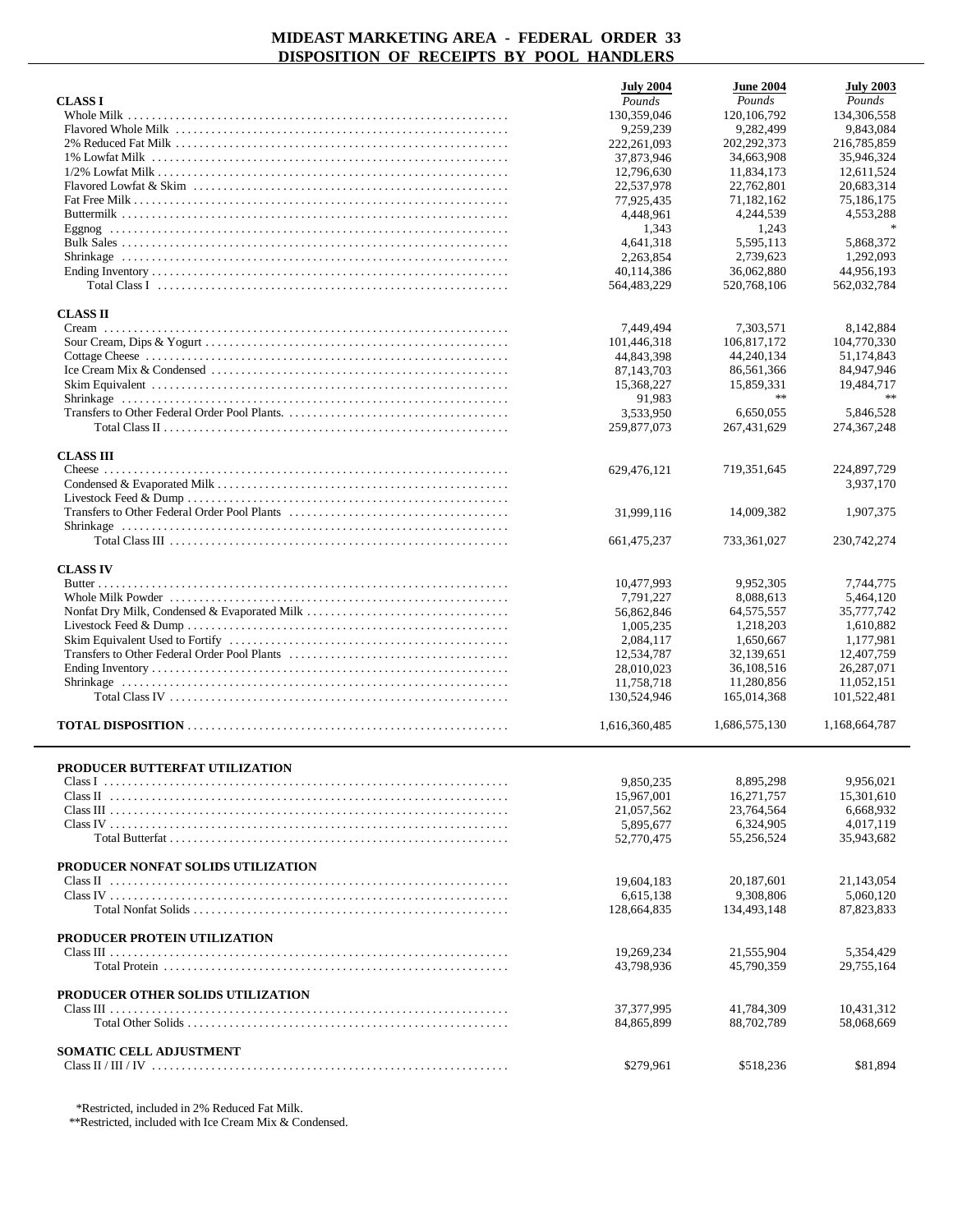|                                    | <b>August 2004</b> | <b>July 2004</b> | August 2003   |
|------------------------------------|--------------------|------------------|---------------|
| <b>CLASS I</b>                     | Pounds             | Pounds           | Pounds        |
|                                    | 129.911.826        | 130,359,046      | 139,661.931   |
|                                    | 10,169,874         | 9,259,239        | 10,586,741    |
|                                    | 220,499,753        | 222, 261, 093    | 222,574,513   |
|                                    | 38,287,573         | 37,873,946       | 40,524,195    |
|                                    | 12,447,702         | 12,796,630       | 14, 185, 061  |
|                                    | 30,688,650         | 22,537,978       | 28, 286, 553  |
|                                    | 76,749,472         | 77,925,435       | 74,979,937    |
|                                    | 4,573,794          | 4,448,961        | 4,526,615     |
|                                    | 1,828              | 1,343            | 6,457         |
|                                    | 13,441,478         | 4,641,318        | 11,177,051    |
|                                    | 1,391,530          | 2.263.854        | 2,411,622     |
|                                    | 43,133,818         | 40,114,386       | 44,594,586    |
|                                    | 581,297,298        | 564,483,229      | 593,515,262   |
| <b>CLASS II</b>                    |                    |                  |               |
|                                    | 7,798,719          | 7,449,494        | 7,951,552     |
|                                    | 104,311,117        | 101,446,318      | 106,263,989   |
|                                    | 45,005,206         | 44,843,398       | 51,653,444    |
|                                    | 93,612,828         | 87, 143, 703     | 75,042,716    |
|                                    | 15,181,033         | 15,368,227       | 16,792,876    |
|                                    | 6,474              | 91,983           |               |
|                                    | 4,038,336          | 3,533,950        | 5.528.153     |
|                                    | 269,953,713        | 259,877,073      | 263, 232, 730 |
|                                    |                    |                  |               |
| <b>CLASS III</b>                   | 681,929,924        | 629,476,121      | 137.327.289   |
|                                    |                    |                  | 1,468,212     |
|                                    |                    |                  |               |
|                                    | 12,753,526         |                  |               |
|                                    |                    | 31,999,116       | 1,164,656     |
|                                    | 694,683,450        | 661,475,237      | 139,960,157   |
|                                    |                    |                  |               |
| <b>CLASS IV</b>                    |                    |                  |               |
|                                    | 8,492,799          | 10,477,993       | 7,382,514     |
|                                    | 6,851,472          | 7,791,227        | 5,693,188     |
|                                    | 38,409,719         | 56,862,846       | 25,551,191    |
|                                    | 874,737            | 1,005,235        | 2,144,290     |
|                                    | 1,578,666          | 2,084,117        | 1,149,214     |
|                                    | 22,522,984         | 12,534,787       | 11,087,654    |
|                                    | 28,618,754         | 28,010,023       | 46,069,612    |
|                                    | 10,483,497         | 11,758,718       | 11,398,913    |
|                                    | 117,832,628        | 130,524,946      | 110,476,576   |
|                                    | 1,663,767,089      | 1,616,360,485    | 1,107,184,725 |
| PRODUCER BUTTERFAT UTILIZATION     |                    |                  |               |
|                                    | 10,055,405         | 9.850.235        | 10,253,939    |
|                                    | 16,453,348         | 15,967,001       | 15,037,171    |
|                                    | 23, 102, 179       | 21,057,562       | 5,630,880     |
|                                    | 5.761.595          |                  |               |
|                                    |                    | 5,895,677        | 4,754,999     |
|                                    | 55,372,527         | 52,770,475       | 35,676,989    |
| PRODUCER NONFAT SOLIDS UTILIZATION |                    |                  |               |
|                                    | 20,822,471         | 19,604,183       | 20,641,850    |
|                                    | 6,245,342          | 6,615,138        | 6,868,747     |
|                                    | 134,488,424        | 128,664,835      | 86,931,456    |
| PRODUCER PROTEIN UTILIZATION       |                    |                  |               |
|                                    | 20,639,611         | 19,269,234       | 3,996,021     |
|                                    | 46,178,015         | 43,798,936       | 29,533,264    |
| PRODUCER OTHER SOLIDS UTILIZATION  |                    |                  |               |
|                                    | 39,494,357         | 37, 377, 995     | 7,794,681     |
|                                    | 88,310,409         | 84,865,899       | 57,398,192    |
| SOMATIC CELL ADJUSTMENT            |                    |                  |               |
|                                    | \$340,113          | \$279,961        | \$60,337      |

\*Restricted, included with Ice Cream Mix & Condensed.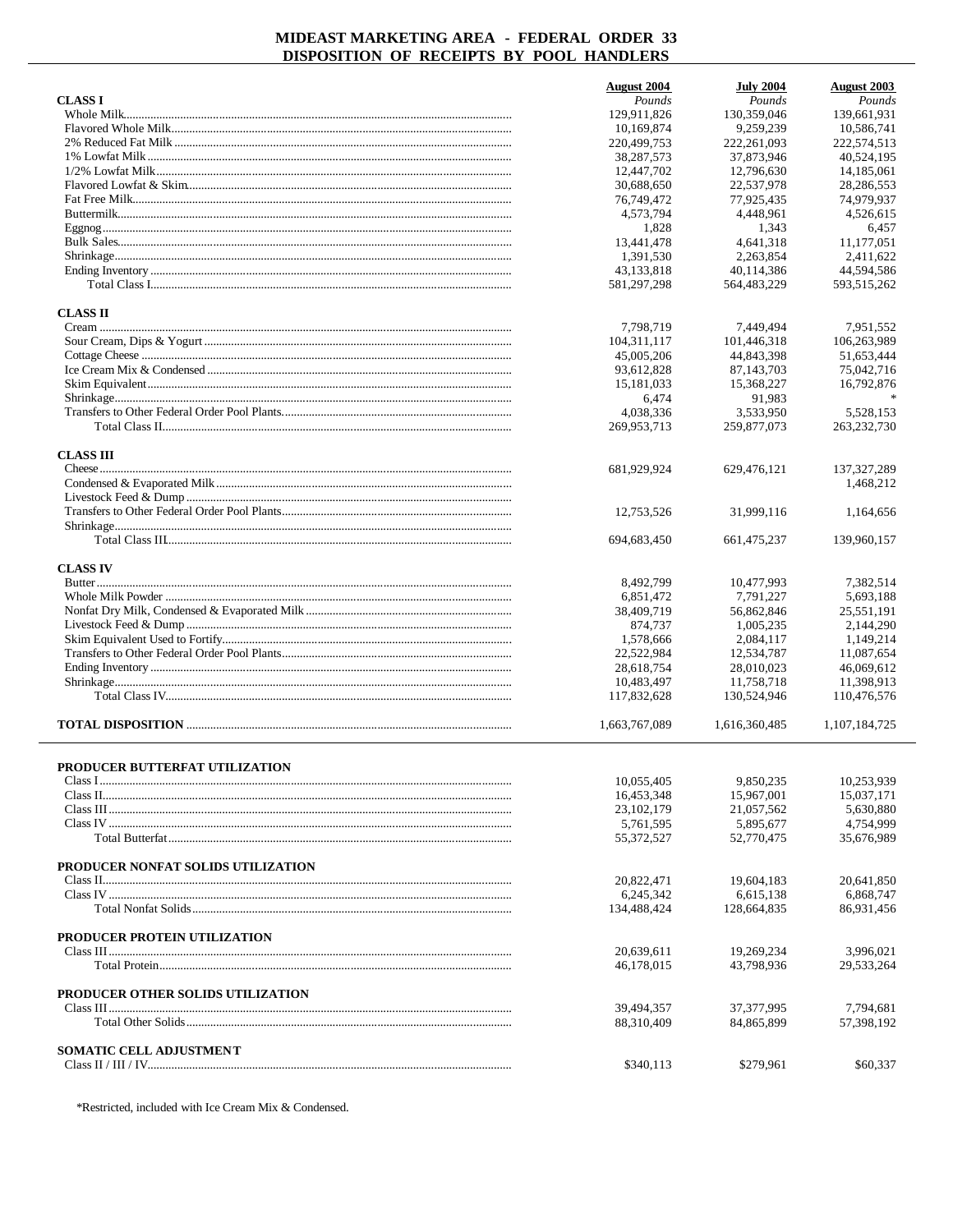|                                    | September 2004           | <b>August</b> 2004       | September 2003          |
|------------------------------------|--------------------------|--------------------------|-------------------------|
| <b>CLASSI</b>                      | Pounds                   | Pounds                   | Pounds                  |
|                                    | 127,562,158              | 129,911,826              | 133,245,453             |
|                                    | 9,756,860                | 10,169,874               | 10,446,384              |
|                                    | 219,070,598              | 220,499,753              | 219,569,514             |
|                                    | 39,955,013               | 38.287.573               | 39,091,351              |
|                                    | 12,207,508               | 12,447,702               | 13,128,905              |
|                                    | 49,980,277               | 30,688,650               | 47,518,065              |
|                                    | 77,520,263               | 76,749,472               | 75,739,752              |
|                                    | 4,488,738                | 4,573,794                | 4,469,316               |
|                                    | $\ast$                   | 1,828                    | 54,566                  |
|                                    | 13,507,332               | 13,441,478               | 12,980,348              |
|                                    | 1,769,082                | 1,391,530                | 2,790,967               |
|                                    | 49,047,360               | 43,133,818               | 42,205,163              |
|                                    | 604,865,189              | 581,297,298              | 601,239,784             |
| <b>CLASS II</b>                    |                          |                          |                         |
|                                    | 7,524,834                | 7,798,719                | 8,385,633               |
|                                    | 92,142,261               | 104, 311, 117            | 105,389,914             |
|                                    | 47,663,469               | 45,005,206               | 51,922,084              |
|                                    | 86,277,407               | 93,612,828               | 80,214,894              |
|                                    | 13,227,253               | 15,181,033               | 13,990,094              |
|                                    | $\ast$ $\ast$            | 6,474                    |                         |
|                                    | 6,257,739                | 4.038.336                | 4,846,339               |
|                                    | 253,092,963              | 269,953,713              | 264,748,958             |
| <b>CLASS III</b>                   |                          |                          |                         |
|                                    | 479, 301, 288            | 681,929,924              | 154,253,402             |
|                                    |                          |                          | 1,169,048               |
|                                    | 8,991,893                | 12,753,526               | 5,200,086               |
|                                    | 488,293,181              | 694,683,450              | 160,622,536             |
| <b>CLASS IV</b>                    |                          |                          |                         |
|                                    | 9.934,934                | 8.492,799                | 9,059,094               |
|                                    | 6,235,824                | 6,851,472                | 6,285,616               |
|                                    | 15,559,094               | 38,409,719               | 22,792,348              |
|                                    | 898,209                  | 874,737                  | 1,337,187               |
|                                    | 1,917,451                | 1,578,666                | 1,308,407               |
|                                    | 21,876,748               | 22,522,984               | 12,878,309              |
|                                    | 33,782,858               | 28,618,754               | 34,021,613              |
|                                    | 10,967,950               | 10,483,497               | 10,604,305              |
|                                    | 101,173,068              | 117,832,628              | 98,286,879              |
|                                    | 1,447,424,401            | 1,663,767,089            | 1,124,898,157           |
| PRODUCER BUTTERFAT UTILIZATION     |                          |                          |                         |
|                                    | 10,283,453               | 10,055,405               | 10,236,072              |
|                                    |                          | 16,453,348               | 14,855,997              |
|                                    | 15,178,681<br>16,407,641 | 23,102,179               | 6,924,392               |
|                                    | 6,394,099                | 5,761,595                | 4,260,204               |
|                                    | 48,263,874               | 55,372,527               | 36,276,665              |
| PRODUCER NONFAT SOLIDS UTILIZATION |                          |                          |                         |
|                                    | 19,859,537               | 20,822,471               | 21,117,362              |
|                                    | 4,895,125                | 6,245,342                | 4.178.477               |
|                                    | 116,536,423              | 134,488,424              | 87,566,508              |
| PRODUCER PROTEIN UTILIZATION       |                          |                          |                         |
|                                    | 14,709,288               | 20.639.611               | 4,633,610               |
|                                    | 40,471,750               | 46,178,015               | 30,314,923              |
| PRODUCER OTHER SOLIDS UTILIZATION  |                          |                          |                         |
|                                    | 27,679,138<br>76,064,673 | 39,494,357<br>88,310,409 | 8,805,166<br>57,251,585 |
|                                    |                          |                          |                         |
| SOMATIC CELL ADJUSTMENT            | \$366,427                | \$340,113                | \$108,782               |
|                                    |                          |                          |                         |

 $*$ Restricted, included in 2% Reduced Fat Milk.<br> $*$ <sup>\*</sup>Restricted, included in Ice Cream Mix & Condensed.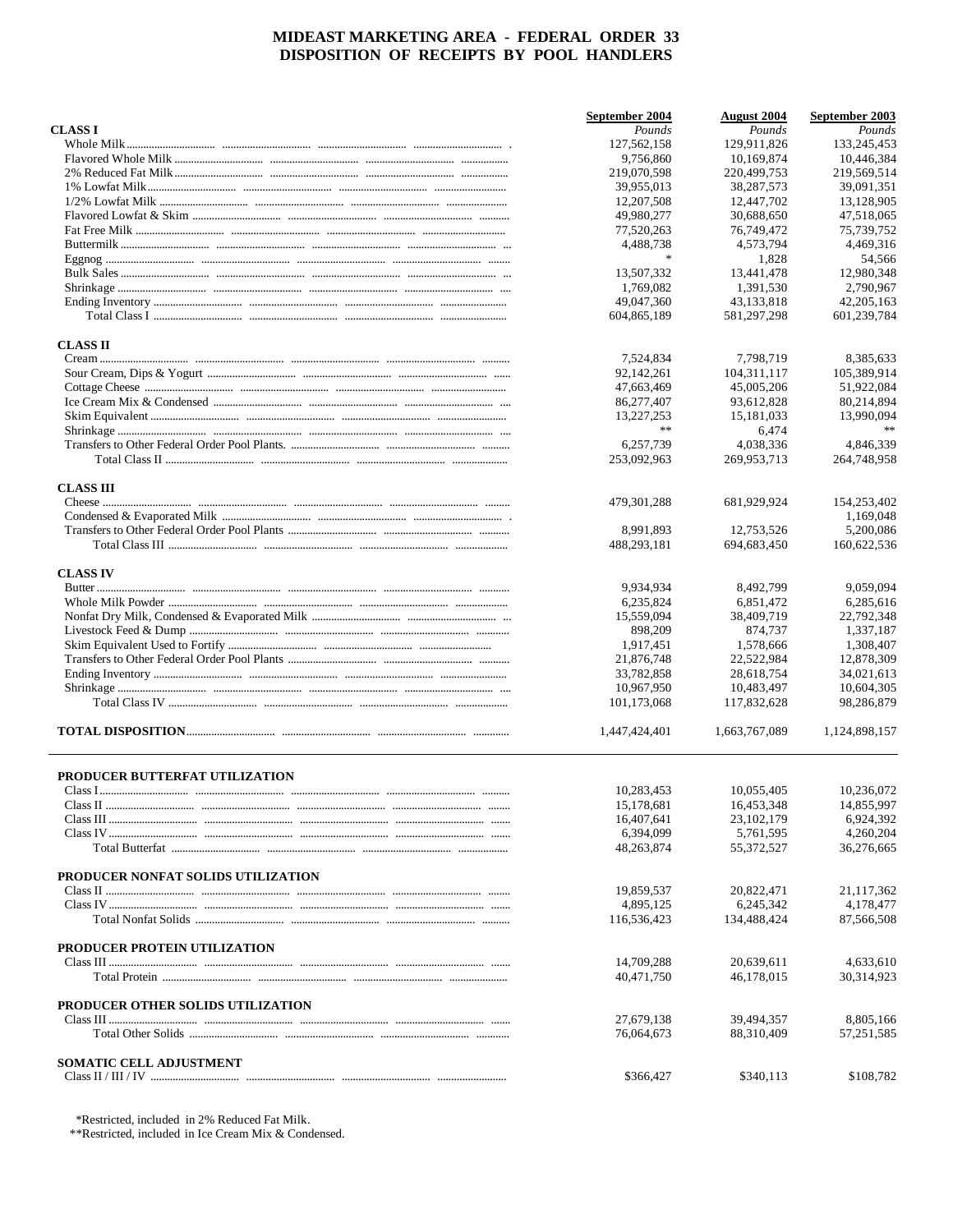|                                    | October 2004              | September 2004              | October 2003              |
|------------------------------------|---------------------------|-----------------------------|---------------------------|
| <b>CLASS I</b>                     | Pounds                    | Pounds                      | Pounds                    |
|                                    | 130,950,751               | 127,562,158                 | 139,924,693               |
|                                    | 9,645,643                 | 9,756,860                   | 10,936,076                |
|                                    | 224,132,281               | 219,070,598                 | 227,834,818               |
|                                    | 38,590,454                | 39,955,013                  | 39.645.341                |
|                                    | 14,586,289                | 12,207,508                  | 13.849.660                |
|                                    | 49.353.048                | 49,980,277                  | 49,740,882                |
|                                    | 78,286,227                | 77,520,263                  | 77,591,133                |
|                                    | 4,588,241                 | 4,488,738                   | 4,861,644                 |
|                                    | 349,685                   | $*$                         | 326,797                   |
|                                    | 13,377,484                | 13,507,332                  | 14,315,424                |
|                                    | 1,527,938                 | 1,769,082                   | 1,778,149                 |
|                                    | 44,603,416                | 49,047,360                  | 53,000,981<br>633,805,598 |
|                                    | 609,991,457               | 604,865,189                 |                           |
| <b>CLASS II</b>                    |                           |                             |                           |
|                                    | 8,115,260                 | 7,524,834                   | 9.594.920                 |
|                                    | 99,500,451                | 92,142,261                  | 94,031,734                |
|                                    | 49,243,741                | 47,663,469                  | 50,339,587                |
|                                    | 79,321,864                | 86,277,407                  | 74,483,888                |
|                                    | 11,053,853<br>**          | 13.227.253<br>$\frac{1}{2}$ | 11,228,506<br>$\ast\ast$  |
|                                    | 2,093,474                 | 6,257,739                   | 4,227,635                 |
|                                    | 249,328,643               | 253,092,963                 | 243,906,270               |
|                                    |                           |                             |                           |
| <b>CLASS III</b>                   |                           |                             |                           |
|                                    | 670,159,582               | 479,301,288                 | 213,842,921<br>2,981,849  |
|                                    |                           |                             | 6,679,423                 |
|                                    | 18,653,911                | 8,991,893                   | 223,504,193               |
|                                    | 688,813,493               | 488,293,181                 |                           |
| <b>CLASS IV</b>                    |                           |                             |                           |
|                                    | 11,232,714                | 9.934,934                   | 10,849,368                |
|                                    | 8,559,121                 | 6,235,824                   | 6,221,503                 |
|                                    | 14,676,384                | 15,559,094                  | 37,844,409                |
|                                    | 1,100,350                 | 898,209                     | 1,009,468                 |
|                                    | 1,691,006                 | 1,917,451                   | 1,208,383                 |
|                                    | 28,248,975                | 21,876,748                  | 14,835,623                |
|                                    | 45,728,998                | 33,782,858                  | 21,592,802                |
|                                    | 9,927,650                 | 10,967,950                  | 10,030,178                |
|                                    | 121,165,198               | 101,173,068                 | 103,591,734               |
|                                    | 1,669,298,791             | 1,447,424,401               | 1,204,807,795             |
|                                    |                           |                             |                           |
| PRODUCER BUTTERFAT UTILIZATION     | 10,289,657                | 10,283,453                  | 11,050,612                |
|                                    |                           |                             |                           |
|                                    | 14,998,949                | 15,178,681                  | 15,480,256                |
|                                    | 24, 143, 445              | 16,407,641<br>6,394,099     | 8,734,611                 |
|                                    | 8,093,056<br>57, 525, 107 | 48,263,874                  | 5,061,169<br>40,326,648   |
|                                    |                           |                             |                           |
| PRODUCER NONFAT SOLIDS UTILIZATION |                           |                             |                           |
|                                    | 19,777,647                | 19,859,537                  | 18,861,453                |
|                                    | 6,414,177                 | 4,895,125                   | 4,828,921                 |
|                                    | 135,952,874               | 116,536,423                 | 94,853,540                |
| PRODUCER PROTEIN UTILIZATION       |                           |                             |                           |
|                                    | 21,156,547                | 14,709,288                  | 6,603,722                 |
|                                    | 47,954,851                | 40,471,750                  | 33,590,197                |
| PRODUCER OTHER SOLIDS UTILIZATION  |                           |                             |                           |
|                                    | 38,900,677                | 27,679,138                  | 12,095,422                |
|                                    | 87,998,023                | 76,064,673                  | 61,263,343                |
| <b>SOMATIC CELL ADJUSTMENT</b>     |                           |                             |                           |
|                                    | \$721,564                 | \$366,427                   | \$245,357                 |
|                                    |                           |                             |                           |

\*Restricted, included in 2% Reduced Fat Milk.

\*\*Restricted, included in Ice Cream Mix & Condensed.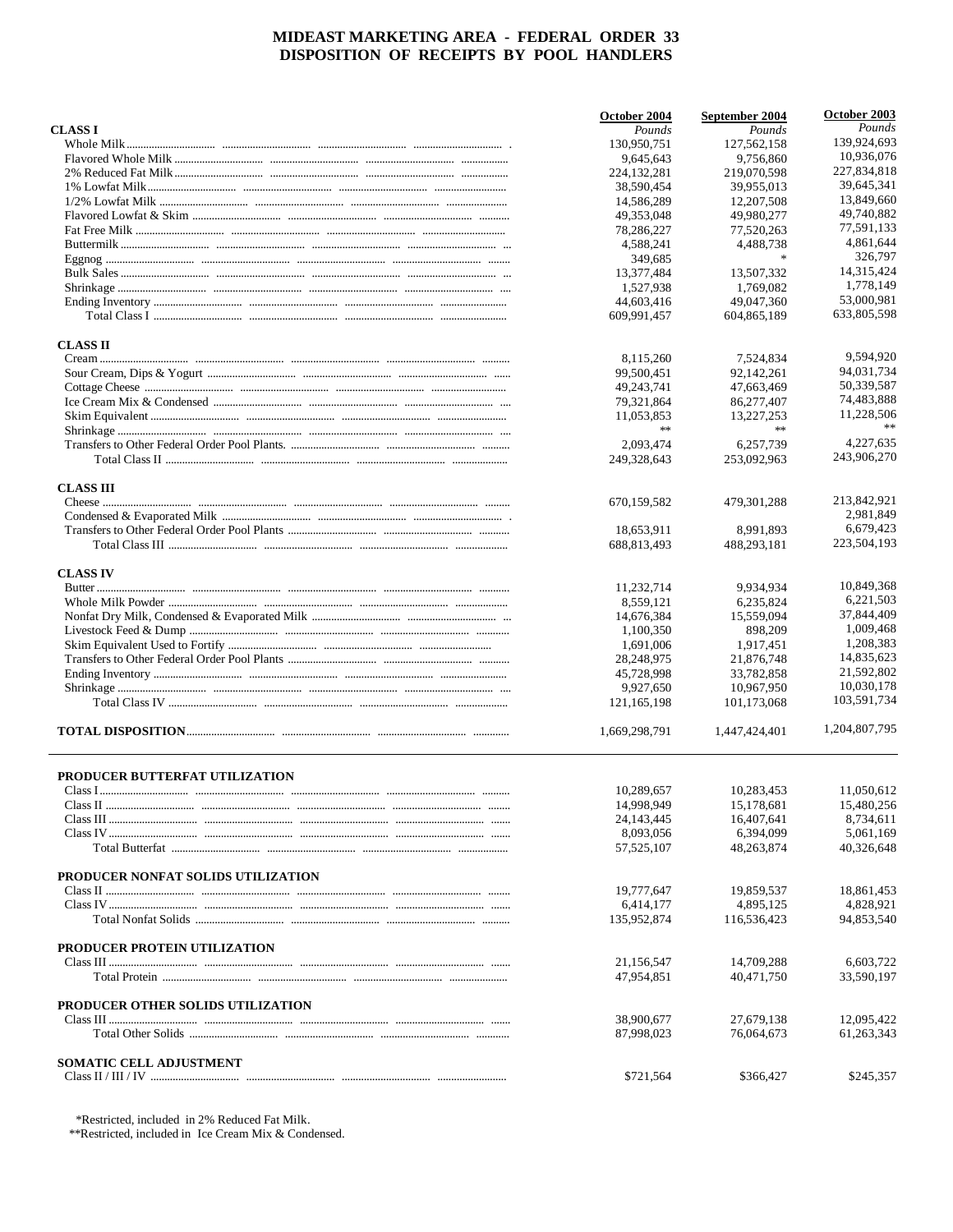|                                    | November 2004 | October 2004  | November 2003 |
|------------------------------------|---------------|---------------|---------------|
| <b>CLASS I</b>                     | Pounds        | Pounds        | Pounds        |
|                                    | 132,951,557   | 130,950,751   | 134,323,453   |
|                                    | 9,748,727     | 9,645,643     | 9,543,846     |
|                                    | 225,133,802   | 224, 132, 281 | 219,186,329   |
|                                    | 41,440,504    | 38,590,454    | 38,889,525    |
|                                    | 12,354,221    | 14,586,289    | 12,660,561    |
|                                    | 48, 423, 759  | 49,353,048    | 40,905,213    |
|                                    | 78,006,715    | 78,286,227    | 76,303,427    |
|                                    | 4,942,376     | 4,588,241     | 4,642,848     |
|                                    | 4,600,467     | 349,685       | 5,178,938     |
|                                    | 7,975,761     | 13,377,484    | 10,531,091    |
|                                    | 2,116,917     | 1,527,938     | 1,262,791     |
|                                    | 46,371,896    | 44,603,416    | 45,038,223    |
|                                    | 614,066,702   | 609,991,457   | 598,466,245   |
| <b>CLASS II</b>                    |               |               |               |
|                                    | 8,444,655     | 8,115,260     | 9,112,376     |
|                                    | 97,011,059    | 99,500,451    | 89,013,822    |
|                                    | 50,425,235    | 49, 243, 741  | 48,606,747    |
|                                    | 69,545,154    | 79,321,864    | 58, 105, 179  |
|                                    | 9,860,847     | 11,053,853    | 10,010,415    |
|                                    | $\ast$        | $\ast$        |               |
|                                    | 4,243,048     | 2,093,474     | 7,550,738     |
|                                    | 239,529,998   | 249,328,643   | 222,399,277   |
|                                    |               |               |               |
| <b>CLASS III</b>                   | 624,948,200   | 670,159,582   | 601,785,443   |
|                                    |               |               | 6,882,797     |
|                                    | 18,763,171    |               |               |
|                                    |               | 18,653,911    | 3,693,264     |
|                                    | 643,711,371   | 688,813,493   | 612, 361, 504 |
|                                    |               |               |               |
| <b>CLASS IV</b>                    |               |               |               |
|                                    | 11,073,351    | 11,232,714    | 12,417,356    |
|                                    | 4,861,390     | 8,559,121     | 8,102,904     |
|                                    | 22,604,696    | 14,676,384    | 21,832,445    |
|                                    | 1,370,691     | 1,100,350     | 689,744       |
|                                    | 2,740,948     | 1,691,006     | 2,174,896     |
|                                    | 19,412,551    | 28,248,975    | 13,193,888    |
|                                    | 35,908,539    | 45,728,998    | 53,874,294    |
|                                    | 10,934,173    | 9,927,650     | 10,847,771    |
|                                    | 108,906,339   | 121, 165, 198 | 123, 133, 298 |
|                                    | 1,606,214,410 | 1,669,298,791 | 1,556,360,324 |
| PRODUCER BUTTERFAT UTILIZATION     |               |               |               |
| Clace L                            | 10,728,958    | 10,289,657    | 10,392,829    |
|                                    | 15, 122, 107  | 14.998.949    | 14,654,953    |
|                                    | 23,406,267    | 24, 143, 445  | 21.994.619    |
|                                    | 6,432,674     | 8,093,056     | 7,295,439     |
|                                    | 55,690,006    | 57, 525, 107  | 54,337,840    |
|                                    |               |               |               |
| PRODUCER NONFAT SOLIDS UTILIZATION |               |               |               |
|                                    | 18,789,601    | 19,777,647    | 17,746,371    |
|                                    | 4,382,822     | 6.414.177     | 6.946.980     |
|                                    | 129,894,731   | 135,952,874   | 126,437,240   |
| PRODUCER PROTEIN UTILIZATION       |               |               |               |
|                                    | 19,881,663    | 21,156,547    | 18,825,144    |
|                                    | 45,979,862    | 47,954,851    | 44,625,353    |
| PRODUCER OTHER SOLIDS UTILIZATION  |               |               |               |
|                                    | 36,355,903    | 38,900,677    | 34,569,738    |
|                                    | 83,914,869    | 87,998,023    | 81,811,887    |
| <b>SOMATIC CELL ADJUSTMENT</b>     |               |               |               |
|                                    | \$776,529     | \$721,564     | \$555,960     |
|                                    |               |               |               |

\*Restricted, included in Ice Cream Mix & Condensed.

\*\*Restricted, included with Cheese.